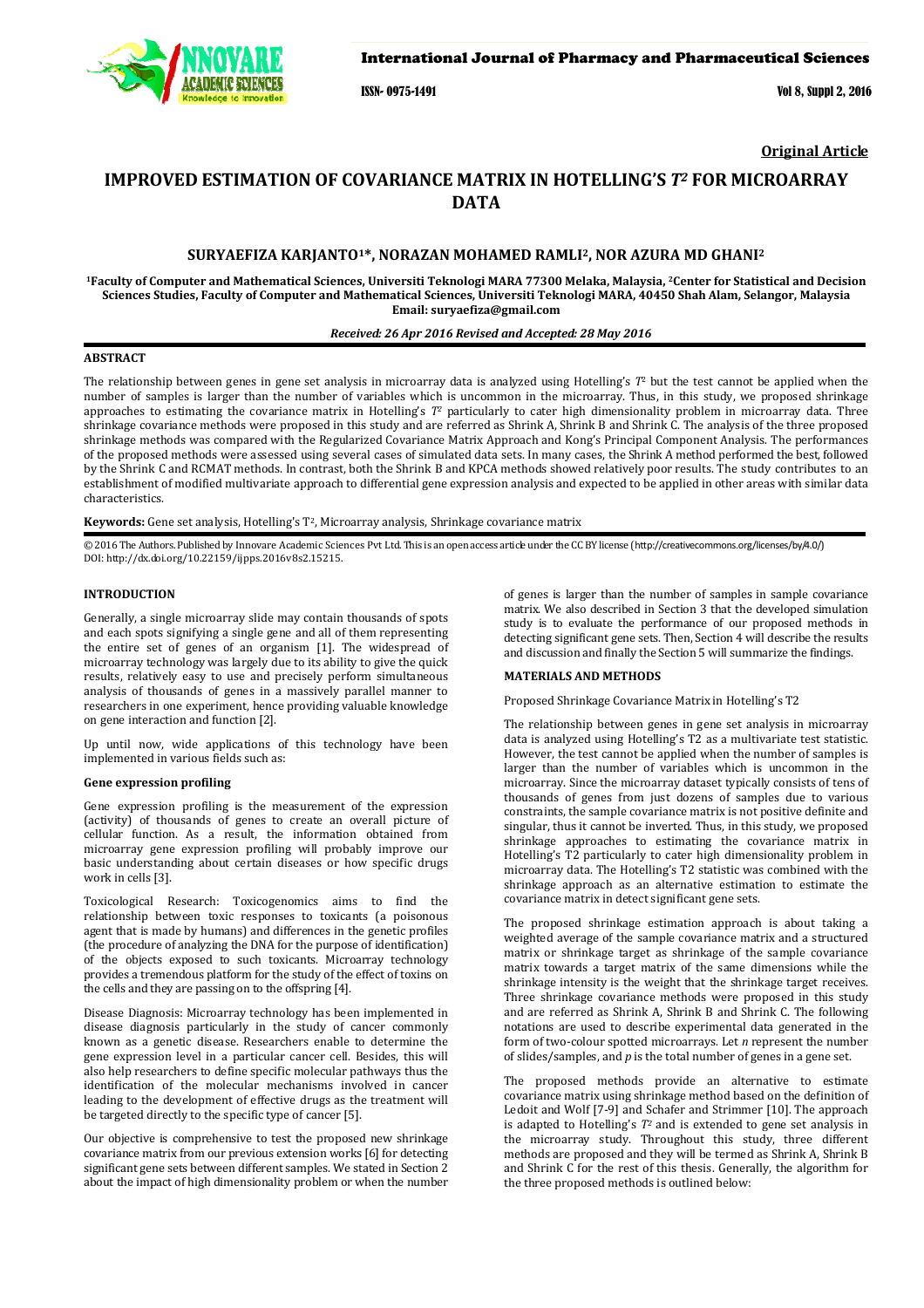**Step 1**: Prepare the data sets with the pre-processing procedure using suitable and transformation method and normalization method (if necessary). The most common transformation in microarray data analysis is using logarithmic base two for all expression of genes:

$$
X_{ki}^{*} = \log_2(X_{ki})
$$
 (1)

Each of the expression level of the gene for each group is normalized which every extreme value are replaced by the winsorize median absolute deviation. The upper limit of extreme value is replaced by:

$$
X_{ki}^{+} = \begin{cases} median (X_{ki}) + a \cdot MAD & , X_{ki} > median + a \cdot MAD \\ X_{ki} & , otherwise \end{cases}
$$
........(2)

While the lower limit of extreme value is replaced by:

 $\overline{a}$ 

$$
X_{ki}^{-} = \begin{cases} \text{median } (X_{ki}) - a \cdot \text{MAD} & , X_{ki} < \text{median} - a \cdot \text{MAD} \\ X_{ki} & , \text{otherwise} \end{cases}
$$
........(3)

Where three is used in this study as the chosen multiplier. The *MAD* is median absolute deviation which is formulated as below:

 $\overline{D}$ 

$$
MAD = median \left\{ \left| l_i - median \left\{ l_j \right\} \right| \right\}
$$
 \dots (4)

for a univariate data set *l1, l2,. , ln.*

**Step 2**: Compute the shrinkage target according to the proposed approach.

**Step 3**: Search the optimal shrinkage intensity using the related definition of the proposed method.

**Step 4**: Substitute the sample covariance matrix in Hotelling's *T2*using the results in Step 2 and Step 3.

**Step 5**: Compute Hotelling's *T<sup>2</sup>* for each of all the gene sets that are measured in data sets as explained in:

$$
T^2 = \frac{n_1 n_2}{n} \left( \overline{X}_i - \overline{X}_j \right) \left( S_{\text{shrink}} \left( \frac{1}{n_1} + \frac{1}{n_2} \right) \right)^{-1} \left( \overline{X}_i - \overline{X}_j \right) \dots \dots \dots \text{(5)}
$$

Where the mean,  $\bar{x}_i$  was defined as:

$$
\overline{X}_i = \frac{1}{n} \sum_{k=1}^n X_{ki}
$$
 ....... (6)

and the  $\overline{X}_j$  is the mean for  $\overline{X}_{kj}$  and  $S_{\text{shrink}}$  is shrinkage estimator as modelled in:

$$
S_{shrink} = \alpha T_{ij} + (1 - \alpha) S_{ij}
$$
 (7)

The sample covariance matrix, *Sij* was defined as:

$$
S_{ij} = \frac{1}{n-1} \sum_{k=1}^{n} (X_{ki} - \overline{X}_i)(X_{kj} - \overline{X}_j)
$$
 ....... (8)

Where shrinkage target,  $T_{ij}$  and shrinkage intensity,  $\alpha$  was defined as:

$$
\alpha = \max\left\{0, \min\left\{\frac{\kappa}{n}, 1\right\}\right\}
$$
................. (9)

Where  $K$  was a constant and  $n$  is the number of samples. The constant  $K$  could be written as:

$$
K = \frac{\pi - \rho}{\gamma}
$$
 (10)

Where  $\pi$  was the sum of asymptotic variances of the entries of the sample covariance matrix scaled by  $\sqrt{n}$  .  $\rho$  was the sum of asymptotic covariances of the entries of the shrinkage target with the entries of the sample covariance matrix scaled by  $\sqrt[n]{n}$ .  $\gamma$  was the measurement of the misspecification of the (population) shrinkage target. If  $\kappa$  were known, we could use  $\kappa/n$  as the shrinkage intensity in practice. Unfortunately,  $K$  is unknown, so we searched for a consistent estimator for  $K$  by  $\hat{k}$ . This is done by finding consistent estimators for the three estimators  $\pi$  ,  $\rho$  and  $\gamma$ 

that is  $\hat{\pi}$  ,  $\hat{\rho}$  and  $\hat{\gamma}$  . The proposed methods ensured the covariance matrix was always a positive definite and well defined. Table 1 showed the shrinkage target and shrinkage intensity for Shrink A, Shrink B and Shrink C.

**Table 1: The shrinkage combinations for shrink A, Shrink B and Shrink C** 

| <b>Type</b> | Shrinkage target                                                                                           | Shrinkage intensity                                                                                                                                                                                                                                                                                                                         |
|-------------|------------------------------------------------------------------------------------------------------------|---------------------------------------------------------------------------------------------------------------------------------------------------------------------------------------------------------------------------------------------------------------------------------------------------------------------------------------------|
| Shrin A     | $T_{Aij}$<br>$=\begin{cases} s_{ii} & i = j \\ 0 & if i \neq j \end{cases}$                                | $\hat{\kappa}_A = \frac{\hat{\pi} - \hat{\rho}_A}{\hat{\gamma}_A}$ $\hat{\pi} = \frac{1}{n} \sum_{k=1}^n \left\{ (X_{ki} - \overline{X}_i)(X_{kj} - \overline{X}_j) - S_{ij} \right\}^2$ $\hat{\rho}_A = 0$ $\hat{\gamma}_A = \sum_{i=1}^n \sum_{i=1}^n (S_{ij})^2$                                                                         |
| Shrin B     | $=\begin{cases} s_{ii} & if i=j \\ \int_{S \cup S \cup i} & if i \neq j \end{cases}$                       | $\hat{\mathcal{K}}_B = \frac{\hat{\pi} - \hat{\rho}_B}{\hat{\gamma}_B} \quad \hat{\rho}_B = \sum_{\substack{i=1 \ i \text{ odd}}}^{p} \hat{\pi}_{ii} + \sum_{i=1}^{p} \sum_{j=1, j \neq i}^{p} \frac{1}{2} \left( \sqrt{\frac{S_{jj}}{S_{ii}}}\hat{\partial}_{ii,ij} + \sqrt{\frac{S_{ii}}{S_{jj}}}\hat{\partial}_{jj,ij} \right)$          |
|             |                                                                                                            | $\hat{\pi}_{ii} = \frac{1}{n} \sum_{i=1}^{n} \left\{ (X_{ki} - \overline{X}_{i})^{2} - S_{ii} \right\}^{2}$                                                                                                                                                                                                                                 |
|             |                                                                                                            | $\hat{\vartheta}_{ii,ij}=\frac{1}{n}\sum_{i}^{n}\left\{\!\!\left\{\boldsymbol{X}_{ki}-\boldsymbol{\overline{X}}_{i}\right\}^{2}-\boldsymbol{S}_{ii}\right\}\!\!\left[\!\!\left\{\boldsymbol{X}_{ki}-\boldsymbol{\overline{X}}_{i}\right)\!\!\left\{\boldsymbol{X}_{kj}-\boldsymbol{\overline{X}}_{j}\right\}\!-\boldsymbol{S}_{ij}\right\}$ |
|             |                                                                                                            | $\hat{\vartheta}_{jj,ij} = \frac{1}{n} \sum_{i=1}^{n} \left\{ (X_{kj} - \overline{X}_{j})^{2} - S_{jj} \right\} \left[ (X_{ki} - \overline{X}_{i}) (X_{kj} - \overline{X}_{j}) - S_{ij} \right]$                                                                                                                                            |
|             |                                                                                                            | $\hat{\gamma}_B = \sum_{i=1}^n \sum_{j=1}^n (f_{ij} - S_{ij})^2$ $f_{ij} = \sqrt{S_{ii}S_{jj}}$                                                                                                                                                                                                                                             |
| Shrin C     |                                                                                                            | $\hat{\kappa}_C = \frac{\hat{\pi} - \hat{\rho}_C}{\hat{\gamma}_C} \quad \hat{\rho}_C = \hat{\rho}_B$                                                                                                                                                                                                                                        |
|             | $T_{Cij}$<br>= $\begin{cases} s_{ii} & if i = j \\ \bar{r} \sqrt{s_{ii} s_{jj}} & if i \neq j \end{cases}$ | $\hat{\gamma}_C = \sum_{i=1}^n \sum_{j=1}^n \left(f_{ij} - S_{ij}\right)^2 \quad f_{ij} = \overline{r} \sqrt{S_{ii} S_{jj}}$                                                                                                                                                                                                                |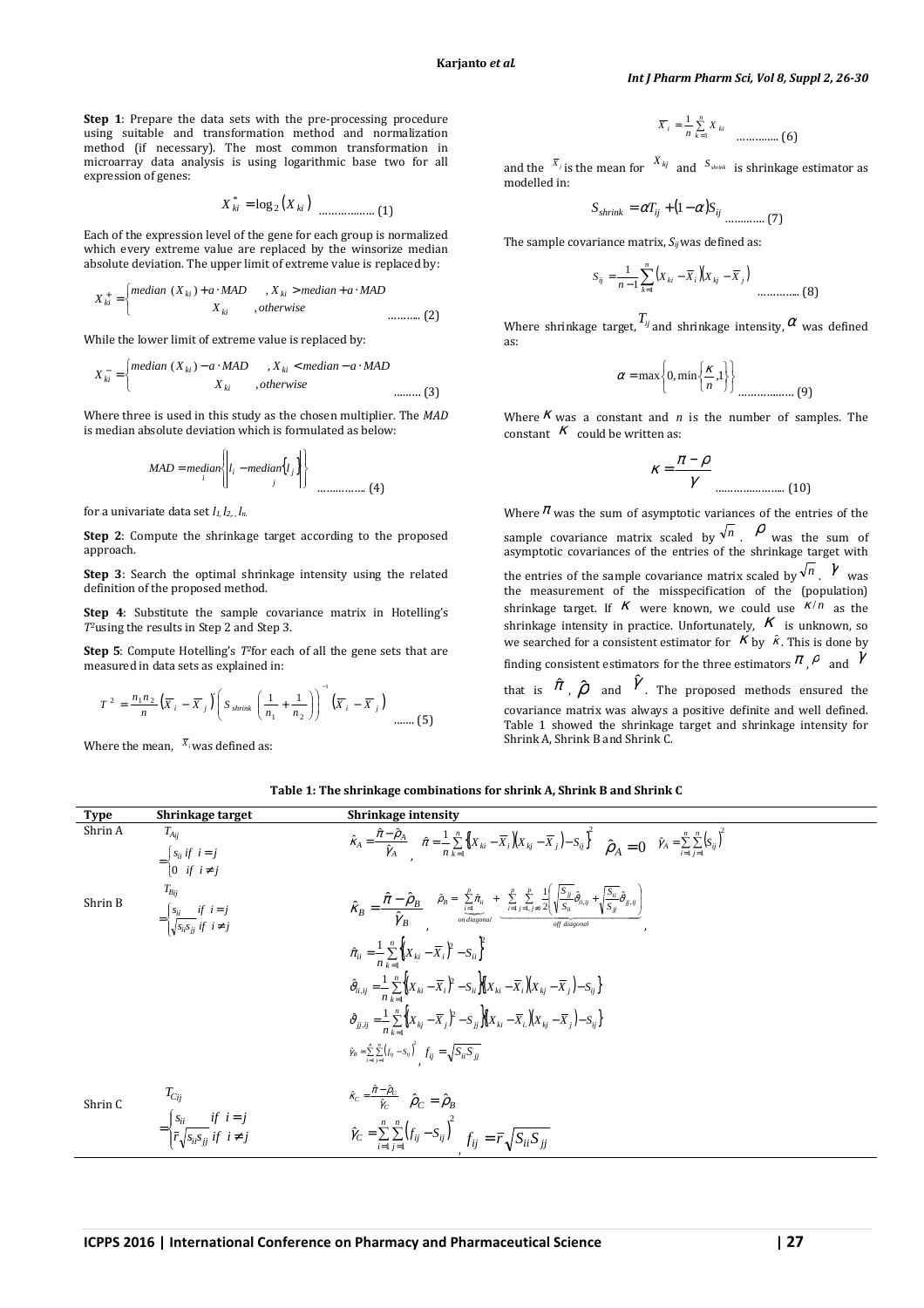**Step 6**: Permute samples for each gene set thus claim the significance of gene sets according to permutation testing. The discussion of permutation testing elaborated in:

$$
\hat{p} = \frac{\sum_{i=1}^{M} I(t_i \geq t^*)}{M} \dots \dots \dots \dots \dots \tag{11}
$$

Where *M* is the permutation test be used, where  $t_i, i = 1,...,M$  is Hotelling's  $T^2$  statistic that compute from the permutation.

#### **A simulation study**

For a better interpretation of multivariate structure in the gene set, the correlation matrix was used. The multivariate normal distribution data was generated using *mvrnorm* function in the *MASS* package of *R* language (http://cran. r-project. org/). The generated data was assumed as correlation matrix using *rcorrmatrix* function in the *cluster Generation* package. All programming codes and packages are written in R language (http://cran.r-project.org/).

The separation between the two groups measures the difference in the means of the multivariate normal distributions where  $\mu$  is the vector of gene means and  $\Sigma$  is the covariance matrix of the gene expression on the following joint density function:

$$
f_{x}(x_{1, \dots, x_{p}}) = \frac{1}{(2\pi)^{p/2} |\Sigma|^{1/2}} e^{-(x-\mu) \sum_{i=1}^{p} (x-\mu)/2}
$$
 ...... (12)

The gene set variances were set at one and assumed that the number of samples for both groups is equal. Each case was permutated 10000 times and 100 data sets were generated. The simulated data sets were constructed according to requirement of cases by changing the four parameters:

- Increasing number of variables of 10 and 30;
- Increasing number of sample sizes of 20;
- The different axis of variation of a major axis of variation (first eigenvector, *e1*) or a minor axis of variation (*p*/3 eigenvector, *ep/3*). The two levels a relatively high and a low variance;

Increasing the amount of separation between groups (*dei*) of 0.25, 0.50 and 1.00. The three levels represent a low, a moderate and a relatively high separation.

The analysis of the three proposed shrinkage methods was compared with the Regularized Covariance Matrix Approach Testing (RCMAT) [11] and Kong's Principal Component Analysis (KPCA) [12]. This condition was compared the order of magnitude of proposed method based the degree of reduction in the proposed method *p*-values relative to RCMAT and KPCA. For presentation, we illustrate only those conditions where the number of samples is 20. The paired comparisons between two methods were set up as the logarithmic base ten of ratio of the proposed *p*-values to the RCMAT *p*-values or KPCA *p*-values for the same data under several different conditions. In addition, a ratio below 0.0001 is replaced by 0.00009 to avoid the invalid value of logarithmic.

This condition compares the order of magnitude of proposed method based the degree of reduction in the proposed method *p*-values relative to RCMAT and KPCA. We used the paired comparison between two methods using the amount of proportion between the proposed method *p*-value/RCMAT *p*-value and proposed *p*-value/KPCA *p*-value to investigate the power of the proposed approach. Depending on the performance of proposed method that being compared, the graph would shift either to the left or right toward zero. A shift to the left toward zero exhibits the *p*-value of proposed method is smaller or reduced than compared method. In contrast, a shift to the right toward zero shows the *p*-value of proposed method is larger than compared method. Hence, we are looking for the lower amount of proportion or reduction degree to consider the proposed method as a good method or vice versa.

#### **RESULTS AND DISCUSSION**

Fig. 1–fig. 6 and fig. 7–fig. 12 display the results of ratios of Shrink A, Shrink B and Shink C respect to RCMAT and KPCA for the cumulative distribution functions with specified amount of separations and axis of variations for 10 variables and 30 variables respectively.

fig. 1 clearly showed that 10 per cent of Shrink C p-values were at least reduced 100 times smaller than the corresponding RCMAT p-value for a separation of 0.25 along major axis compared to other proposed methods. Fig. 2 shows that in relative to KPCA, approximately 20 percent of the Shrink C *p*-values is reduced to 3.16 times of the corresponding KPCA *p*-values for a separation of 0.25 along the minor axis. For 0.5 separations, about 40 percent probability of Shrink B *p*-values being smaller 3.16 times than the corresponding RCMAT *p*-values and being smaller 3.16 times than the corresponding KPCA *p*-values are shown in fig. 3 and fig. 4 respectively. Relative to RCMAT and KPCA, 40 percent of Shrink C *p*-values were reduced by 3.16 and were reduced by 3.16 for 1.0 separations along the major axis and minor as shown in fig. 5 and fig. 6 respectively.



**Fig. 1: Cumulative distribution function of ratio of shrink A, shrink B, shrink C and RCMAT p-values with 0.25 separation for 10 variables** 



**Fig. 2: Cumulative distribution function of ratio of shrink A, shrink B, shrink C and KPCA p-values with 0.25 separation for 10 variables** 



**Fig. 3: Cumulative distribution function of ratio of shrink A, shrink B, shrink C and RCMAT KPCA p-values with 0.50 separation for 10 variables**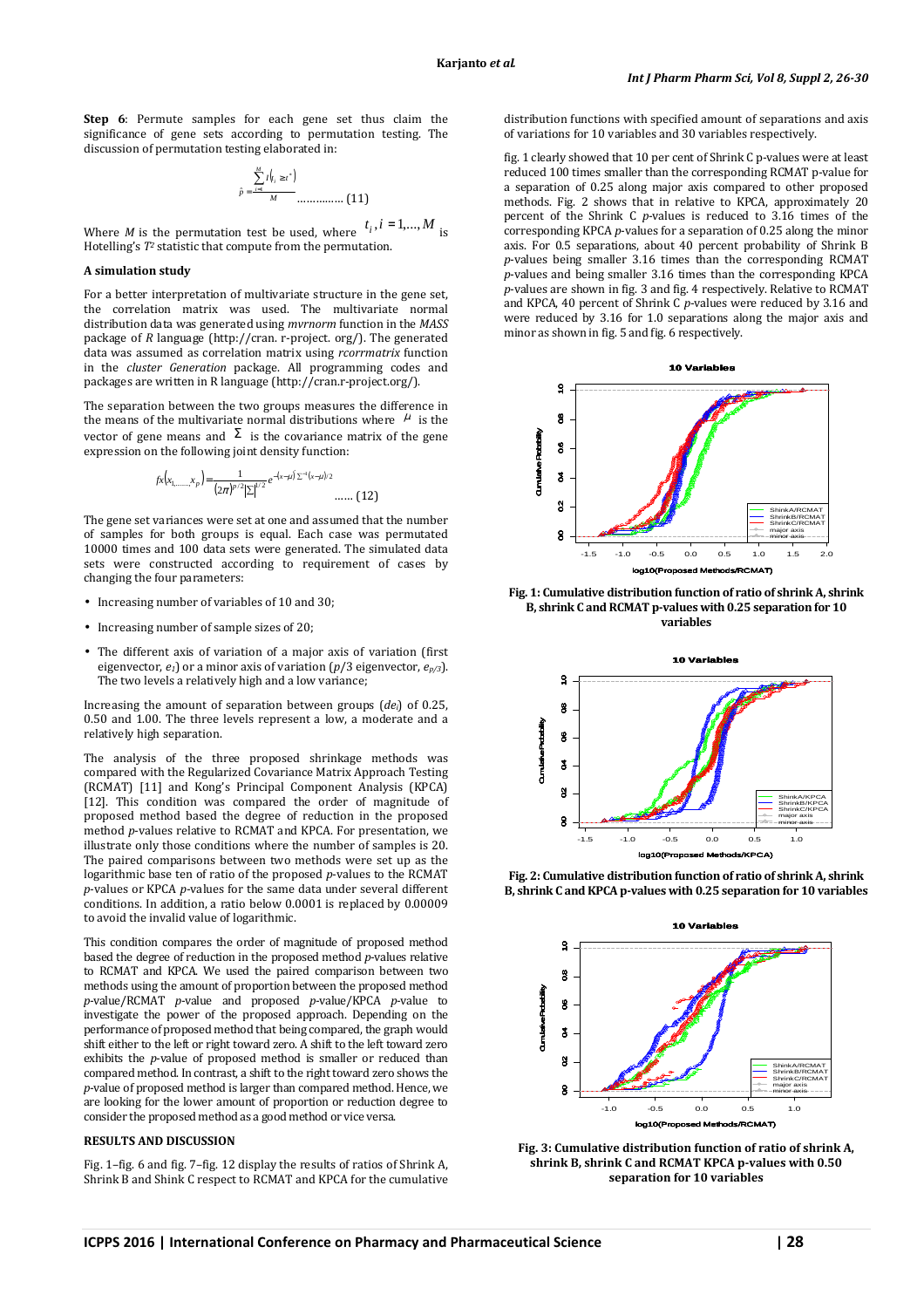

**Fig. 4: Cumulative distribution function of ratio of shrink A, shrink B, shrink C and KPCA p-values With 0.50 separation for 10 variables** 



**Fig. 5: Cumulative distribution function of ratio of shrink A, shrink B, shrink C and RCMAT p-values with 1.0 separation for 10 variables** 



**Fig. 6: Cumulative distribution function of ratio of shrink A, shrink B, shrink C and KPCA p-values with 1.0 separation for 10 variables** 

Fig. 7 and fig. 8 show approximately 20 percent of the Shrink B *p*-values that were at least reduced 3.16 times smaller than the corresponding RCMAT *p*-values and KPCA *p*-values for a separation of 0.25 along major axis respectively.

Fig. 9 showed that approximately 20 percent of the Shrink B *p*-values being smaller 3.16 times than the corresponding RCMAT *p*-values for 0.5 separations along the minor axis. About 20 percent probability of all proposed methods being smaller than 3.16 times than the corresponding KPCA *p*-values for a separation of 0.5 along minor axis was shown in fig. 10. The 40 percent of Shrink A *p*-values and Shrink C *p*-values were about 100 times smaller than the

corresponding RCMAT *p*-values and KPCA *p*-values for a separation of one along the minor axis as depicted in fig. 11 and fig. 12 respectively.

Fig. 1–fig. 12 were captured the comparability of the two methods using cumulative distribution function plots. We can see the relative power or reduction degree between all proposed methods and RCMAT or KPCA is higher although when the number of variables is larger than the number of samples thus the results suggest the good performance of all proposed methods. However, the different conditions exhibit different results and most the reduction degree between all proposed methods and KPCA is higher compared to RCMAT.



**Fig. 7: Cumulative distribution function of ratio of shrink A, Shrink B, Shrink C and RCMAT p-values with 0.25 separation for 30 variables** 



log10(Proposed Methods/KPCA)

**Fig. 8: Cumulative distribution function of ratio of shrink A, shrink B, shrink C and KPCA p-values with 0.25 Separation for 30 variables** 



**Fig. 9: Cumulative distribution function of ratio of shrink A, shrink B, shrink C and RCMAT p-values With 0.50 separation for 30 variables**